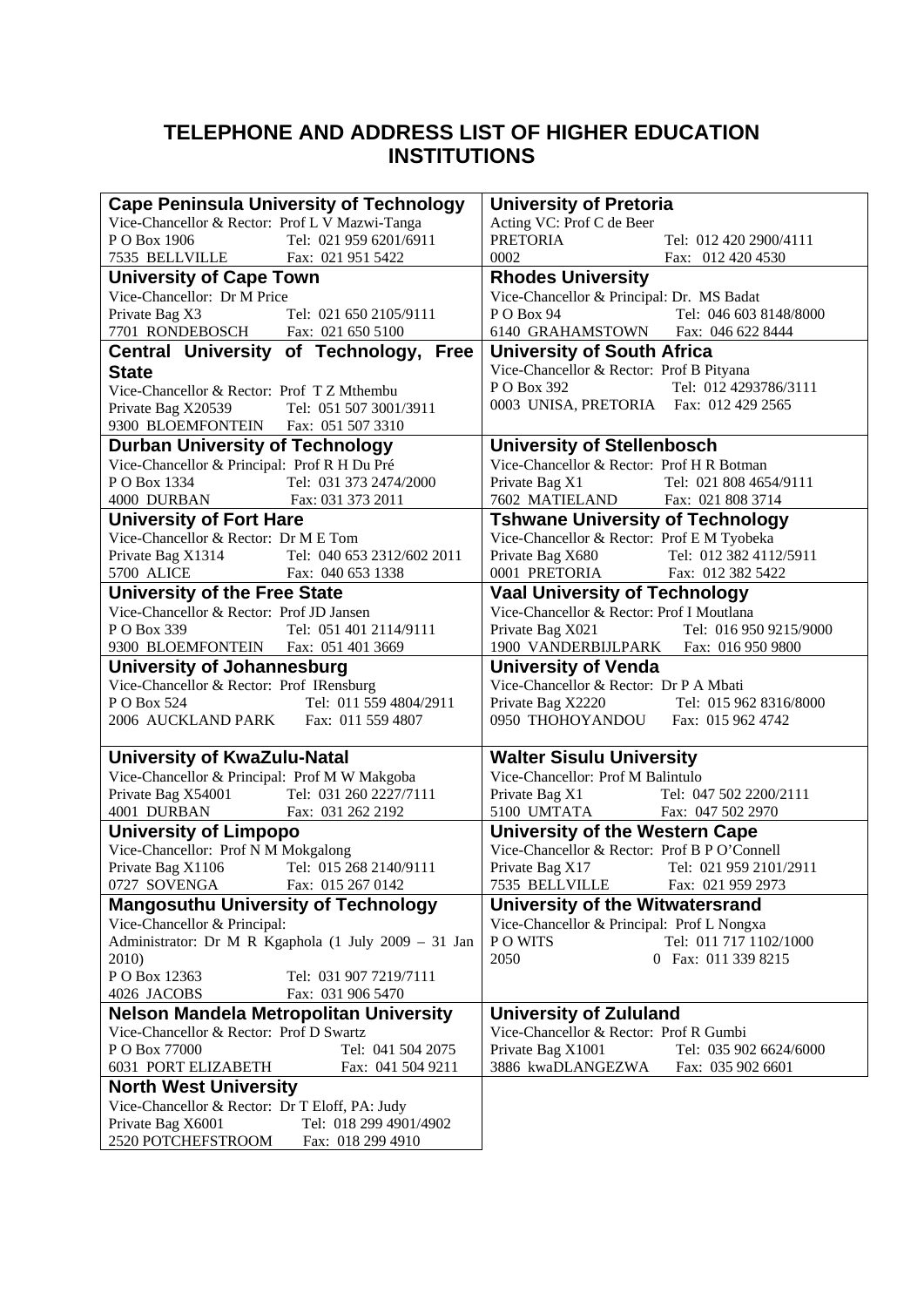#### **\*** Updated: 03/07/2009 by **Nthabiseng NATIONAL INSTITUTE OF HIGHER EDUCATION**

| Mpumalanga                                  |                   | <b>Northern Cape</b>           |                   |
|---------------------------------------------|-------------------|--------------------------------|-------------------|
| Chief Executive Officer: Prof Connie Mokadi |                   | Interim Head: Dr Kopano Taole  |                   |
| P O Box 2607                                | Tel: 013 752 5992 | P O Box 305                    | Tel: 053 807 5300 |
| NELSPRUIT, 1200                             | Fax: 013 752 5295 | KIMBERLEY, 8300                | Fax: 053 807 5358 |
| Secretary: Tsholofelo                       |                   | Secretary: Bertha              |                   |
| Chairperson: Prof B A Khoapa                |                   | Chairperson: Prof Brian Figaji |                   |
| E-mail: mokadicc@tut.ac.za                  |                   | E-mail: $head@nihe.co.za$      |                   |

### **Mergers - 2002**

| Durban<br>University of<br>Technology | The<br>-Sultan-<br>Fechnikon.<br>Technikon<br>Natal and<br>M L |
|---------------------------------------|----------------------------------------------------------------|
|                                       | 2002<br>Apri.                                                  |

#### **Mergers - 2004**

| . .<br>University of Kwa Zulu-Natal: | The University of Natal and the University of Durban-Westville                   |
|--------------------------------------|----------------------------------------------------------------------------------|
|                                      | (1 January 2004)                                                                 |
| North West University:               | The Potchefstroom University of Christian Higher Education and the University of |
|                                      | the North West                                                                   |
|                                      | (1 January 2004)                                                                 |
| University of South Africa           | The Technikon SA and University of South Africa                                  |
|                                      | (1 January 2004)                                                                 |
| Tshwane University of Technology:    | The Technikon Northern Gauten, Technikon North-West and Technikon Pretoria       |
|                                      | (1 January 2004)                                                                 |

### **Incorporations – 2004**

| Incorporation of the East London Campus of Rhodes University with the University of Fort Hare                      |
|--------------------------------------------------------------------------------------------------------------------|
| $(1$ January 2004)                                                                                                 |
| Incorporation of the School of Dentistry of the University of Stellenbosch with the University of the Western Cape |
| $(1$ January 2004)                                                                                                 |
| Incorporation of the Port Elizabeth Campus of Vista University with the University of Port Elizabeth               |
| $(2$ January 2004)                                                                                                 |
| Incorporation of the East Rand and Soweto Campuses of Vista University with the Rand Afrikaans University          |
| $(2$ January 2004)                                                                                                 |
| Incorporation of the Sebokeng Campus of Vista with the North West University                                       |
| $(2$ January 2004)                                                                                                 |
| Incorporation of the Mamelodi Campus of Vista with the University of Pretoria                                      |
| $(2$ January 2004)                                                                                                 |
| Incorporation of the Bloemfontein Campus of Vista University with the University of the Free State                 |
| $(2$ January 2004)                                                                                                 |
| Incorporation of the Welkom Campus of Vista University with the Technikon Free State                               |
| $(2$ January 2004)                                                                                                 |

## **Mergers - 2005**

| Cape Peninsula University of Technology | Cape Technikon and Peninsula Technikon                                |
|-----------------------------------------|-----------------------------------------------------------------------|
|                                         | $(1$ January 2005)                                                    |
| Nelson Mandela Metropolitan University  | University of Port Elizabeth and Port Elizabeth Technikon             |
|                                         | $(1$ January 2005)                                                    |
| University of Johannesburg              | Rand Afrikaans University and Technikon Witwatersrand                 |
|                                         | $(1$ January 2005)                                                    |
| University of Limpopo                   | University of the North and the Medical University of Southern Africa |